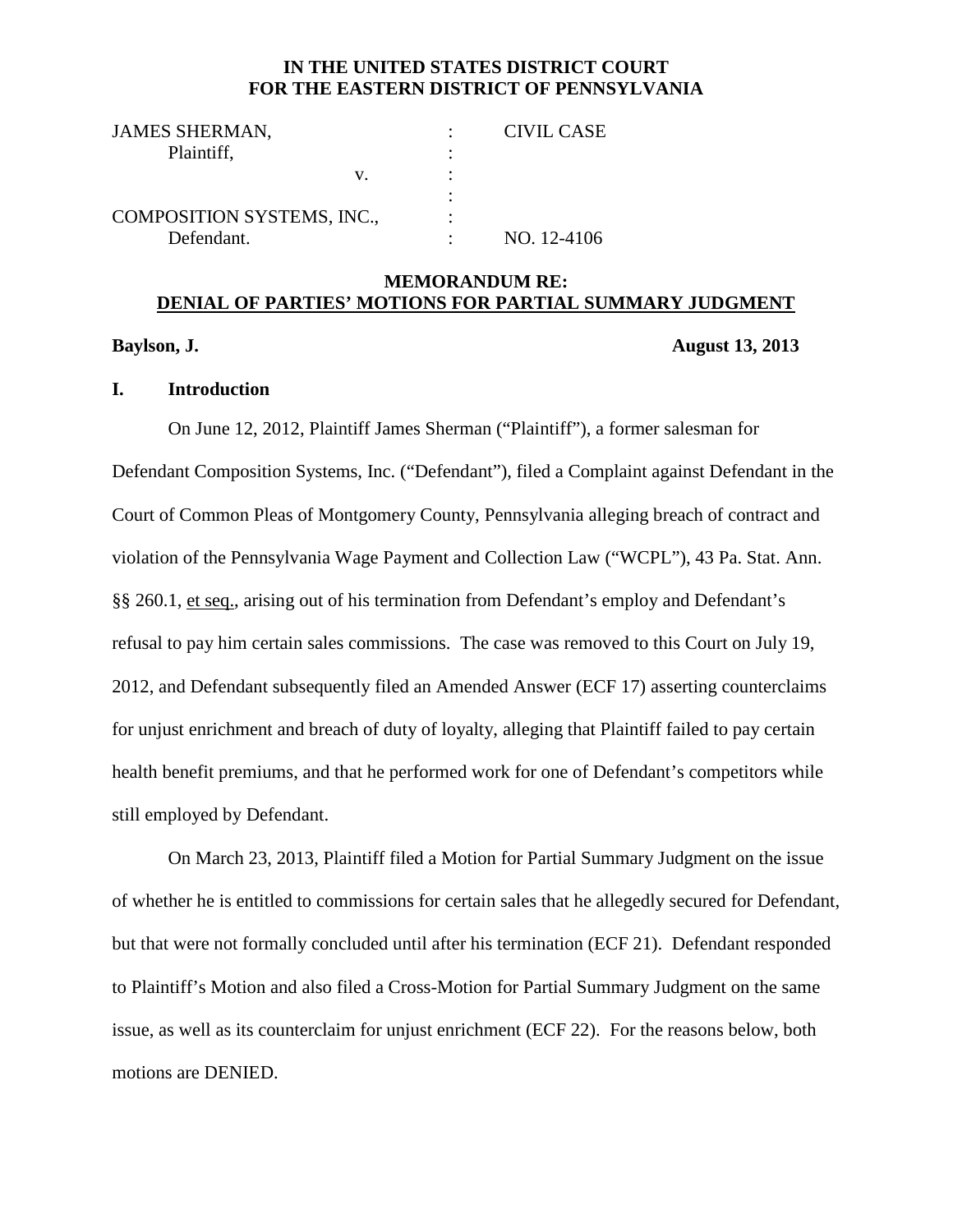#### **II. Undisputed Facts**

#### **A. Disputed Commissions**

Defendant is a printing company and Plaintiff's former employer. Plaintiff worked as a salesman for Defendant and derived part of his compensation from commissions. During his employment, Plaintiff pursued two large customers, Sodexo and St. Gobain. While neither company ever entered into a long-term contract with Defendant, both did become customers that purchased substantial amounts of Defendant's printing services.

Plaintiff, however, was terminated before the vast majority of Defendant's sales to Sodexo and St. Gobain were formally concluded, and Defendant refused to pay Plaintiff commissions on those sales, asserting that the terms of his employment agreement precluded him from collecting commissions for sales concluded after his termination, and, in any event, that Plaintiff had never actually secured sales agreements with either company, and another salesperson was ultimately responsible for the sales Plaintiff claimed to have procured. Most of the disputed sales were completed over the course of many months after Plaintiff's termination, though some were completed within weeks.

## **B. Health Benefit Premiums**

While employed by Defendant, Plaintiff was covered by medical and dental benefit plans for which he was supposed to pay certain premiums. Due to an accounting error, Defendant failed to properly bill Plaintiff, and Plaintiff never paid the premiums. While Plaintiff does not dispute that he should have paid the premiums, he refuses to pay Defendant, because he believes that Defendant should deduct the value of the premiums from the commissions allegedly owed him. The value of the commissions in dispute far surpasses the value of the premiums.

#### **III. Legal Standard**

A district court should grant a motion for summary judgment if the movant can show "that there is no genuine dispute as to any material fact and the movant is entitled to judgment as

2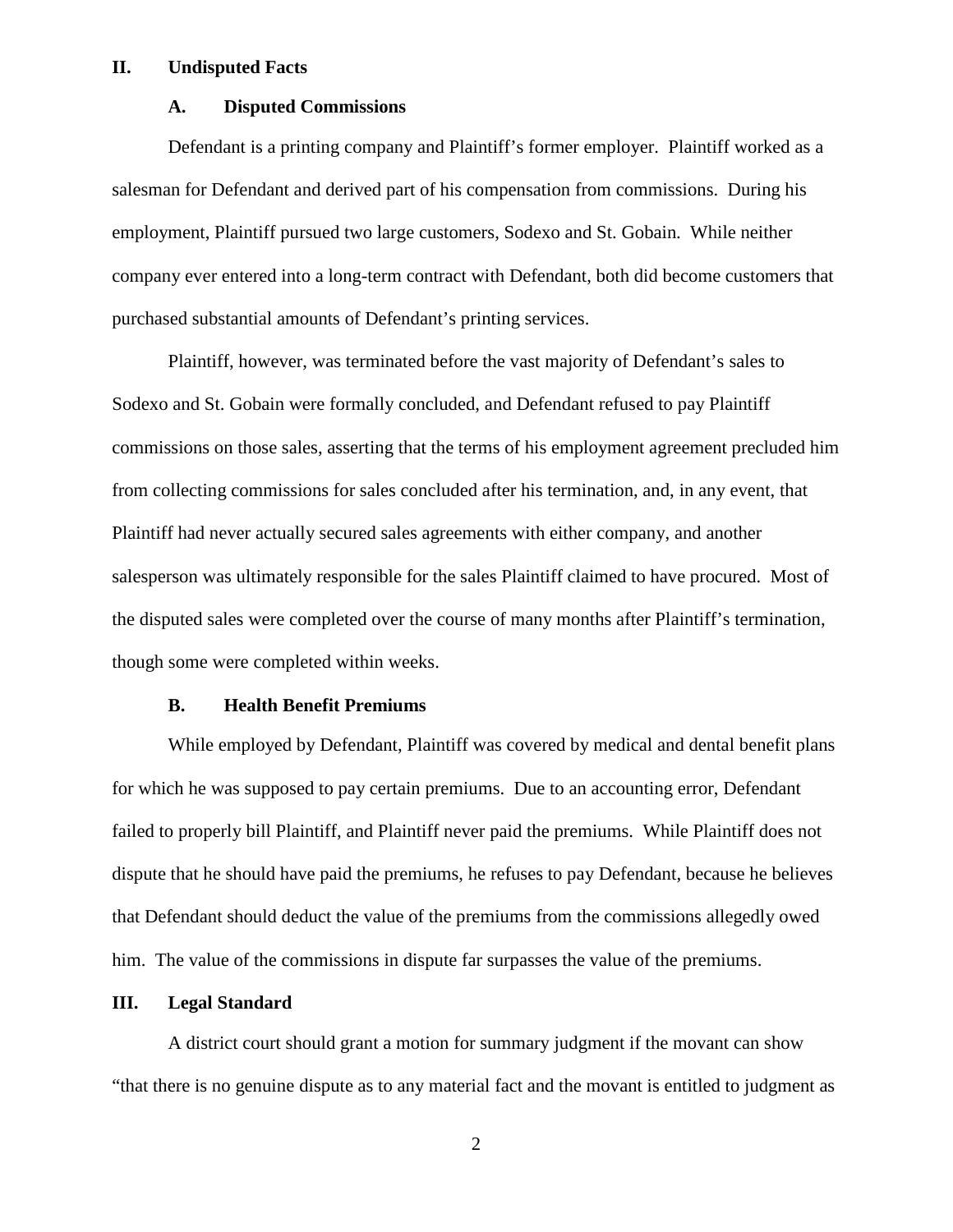a matter of law." Fed. R. Civ. P. 56(a). A dispute is "genuine" if "the evidence is such that a reasonable jury could return a verdict for the nonmoving party." Anderson v. Liberty Lobby, Inc., 477 U.S. 242, 248 (1986). A factual dispute is "material" if it "might affect the outcome of the suit under the governing law." Id.

Where the non-moving party bears the burden of proof on a particular issue at trial, the moving party's initial burden can be met simply by showing the district court that "there is an absence of evidence to support the nonmoving party's case." Celotex Corp. v. Catrett, 477 U.S. 317, 325 (1986). The party opposing summary judgment must rebut by making a factual showing "sufficient to establish the existence of an element essential to that party's case, and on which that party will bear the burden of proof at trial." Id. at 322. The district court may grant summary judgment "[i]f the evidence is merely colorable, or is not significantly probative." Anderson, 477 U.S. at 249 (citations omitted). Under Rule 56, the Court must view the evidence in the light most favorable to the non-moving party and draw all justifiable inferences in favor of the non-movant. Id. at 255 (citing Adickes v. S.H. Kress & Co., 398 U.S. 144, 158-59 (1970)).

## **V. Discussion**

#### **A. The Court Denies Summary Judgment on the Commissions Issue.**

Plaintiff contends that according to the efficient procuring cause doctrine, he is entitled to commissions on certain of Defendant's sales to Sodexo and St. Gobain, even though the sales were concluded after Defendant terminated him. The efficient procuring cause doctrine allows a salesperson to claim commissions for sales completed after his termination, so long as the salesperson:

- 1. Had a contract of employment;
- 2. Presented the employer with a purchaser who was "ready, willing and able to purchase on terms that [were] satisfactory to the [employer]"; and
- 3. Caused the sale to take place.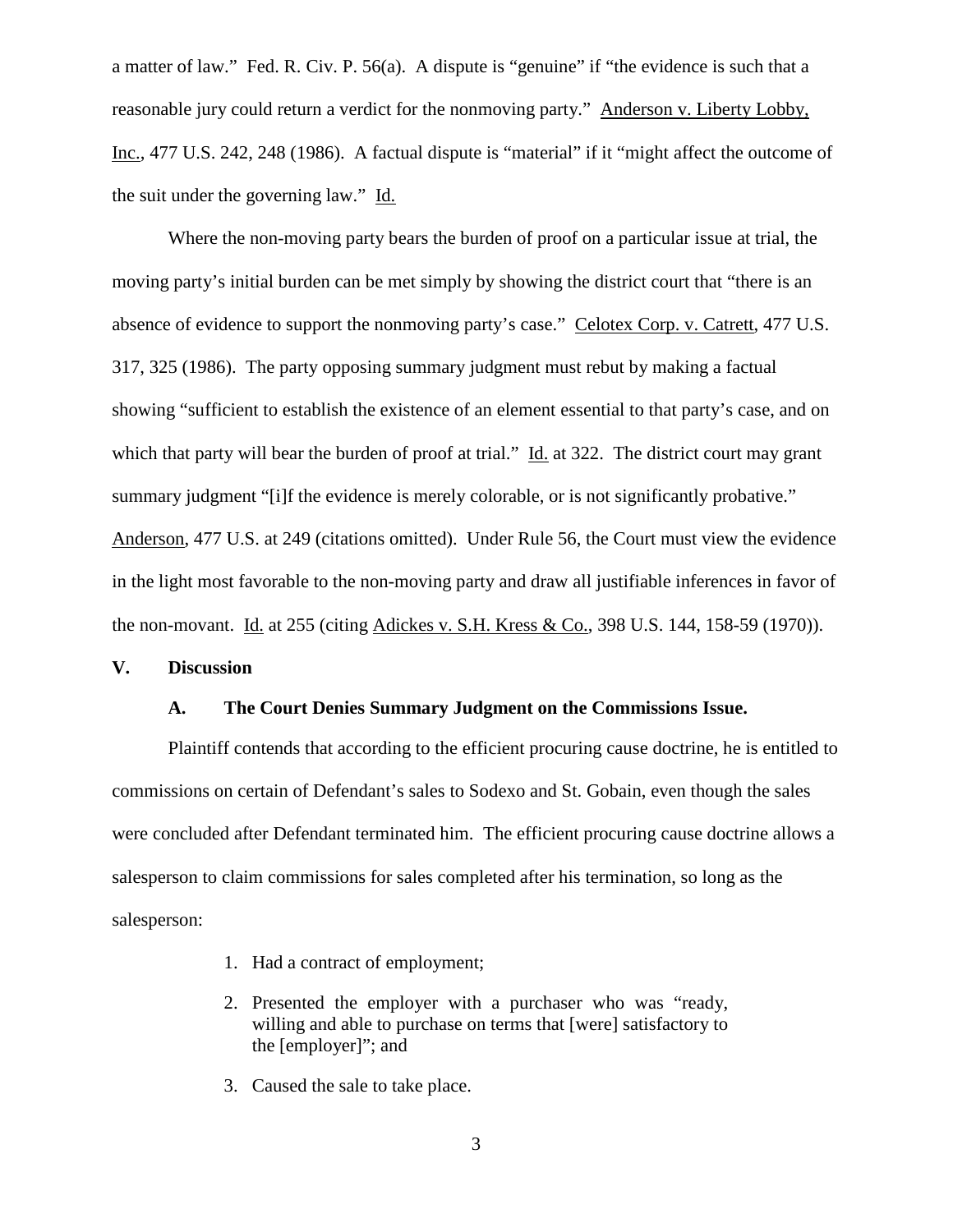In re Benninger, 357 B.R. 337, 356 (Bankr. W.D. Pa. 2006) (citing Strout Realty, Inc. v. Haverstock, 555 A.2d 210 (Pa. Super. Ct. 1989)); accord Christo v. Ramada Inns, Inc., 609 F.2d 1058, 1061 (3d Cir. 1979); Realty One, Inc. v. Western Development Corp., No. CIV. A. 90- 0099, 1993 WL 657171, at \*5-6 (E.D. Pa. May 17, 1994) (Broderick, J.), aff'd, 46 F.3d 1118 (3d Cir. 1994); Binswanger Co. v. Nat'l Indus. Servs., Inc., Civ. A. No. 87-7819, 1991 WL 142643, at \*7-8 (E.D. Pa. July 18, 1991) (Gawthrop, J.), aff'd, 989 F.2d 486 (3d Cir. 1993). Analysis of the third requirement is, obviously, fact dependent. Nevertheless, certain conduct has been deemed insufficient to entitle a salesperson to a commission as a matter of law, such as "[m]erely conducting negotiations with the prospective buyer." In re Benninger, 357 B.R. at 356. Neither is a salesperson entitled "to a commission simply by presenting a willing buyer . . . if the deal is later struck on different terms," K. Robert Brian Inc. v. Pa. Nat'l Ins. Co., 17 Pa. D. & C.4th 545, 547 (Pa. Ct. Comm. Pleas 1992) (citing Axilbund v. McAllister, 180 A.2d 244 (Pa. 1962)), nor if "there is a break in their negotiations, and, at a later date," a sale is made to "the same prospective buyer," Haverstock, 555 A.2d at 212. Furthermore, the efficient procuring cause doctrine cannot override the terms of an employment contract. See O'Donnell v. Passport Health Commc'ns, Inc., Civil Action No. 11-3231, 2013 WL 1482621, at \*9 (E.D. Pa. Apr. 10, 2013) (Tucker, J.) ("[t]he contract between the parties governs whether specific wages or commissions are 'earned'" for the purpose of the WPCL (quoting Sendi v. NCR Comten, Inc., 619 F. Supp. 1577, 1579 (E.D. Pa. 1985), aff'd, 800 F.2d 1138 (3d Cir. 1986))).

Defendant contends that the efficient procuring cause doctrine does not apply to Plaintiff because (1) his employment agreement expressly precludes him from collecting commissions for sales concluded after his termination; (2) the efficient procuring cause doctrine applies only to brokers and non-employee salespeople, and Plaintiff was an employee-salesman of Defendant; and (3) even if the doctrine does apply, Plaintiff did not, in fact, secure the sales for which he seeks commissions.

4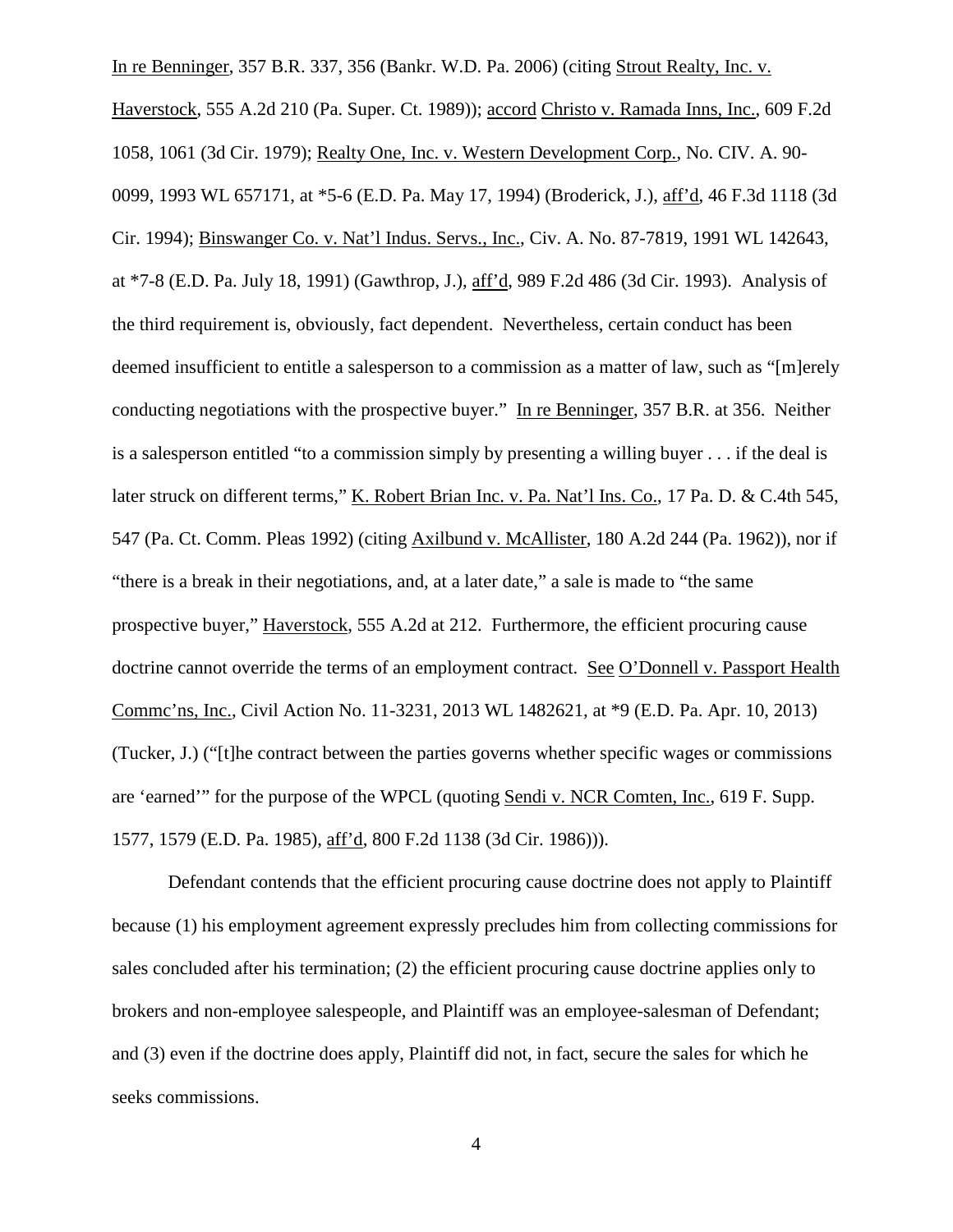For the reasons below, neither Plaintiff nor Defendant is entitled to summary judgment on the issue of whether Plaintiff is entitled to commissions on the sales to Sodexo and St. Gobain that were concluded after his termination.

According to Defendant, Plaintiff's employment agreement precludes him from collecting commissions on sales concluded after his termination because it states that: "Upon termination (resignation, death or termination for cause). [Defendant] will log all jobs entered up to the date of termination. The list of these jobs will be provided to the employee for review. Commissions on these jobs will be disbursed within seven days of receipt of the funds." (Def.'s Statement of Undisputed Facts ¶ 10.) Defendant contends that this language clearly limits Plaintiff to receipt of commissions on sales that were "entered" by Defendant during Plaintiff's employment. Such a reading is unreasonable, however, because (1) the cited language implies that Plaintiff could request amendments to the list by expressly giving him a right of review, and (2) none of the language clearly addresses the scenario giving rise to the dispute in this case, i.e., sales Plaintiff claims to have secured during his employ, but that were formally concluded and "entered" after his termination. Accordingly, the Court cannot find that Plaintiff is contractually precluded from receiving commissions on sales formally concluded and "entered" by Defendant after his termination. $<sup>1</sup>$  $<sup>1</sup>$  $<sup>1</sup>$ </sup>

The Court also cannot agree with Defendant's contention that the efficient procuring cause doctrine is inapplicable to employee-salespeople like Plaintiff. Though the usual case applying the doctrine appears to involve real estate brokers, Defendant cites no authority proscribing its application to employee-salespeople, and the Court is aware of none. To the contrary, Plaintiff cites Hoffman v. Lomma Enterprises, Inc., 223 A.2d 234 (Pa. Super. Ct.

<span id="page-4-0"></span> $<sup>1</sup>$  The Court also rejects Defendant's contention that its reading of the agreement is</sup> necessary to prevent Plaintiff from being entitled to any and all commissions from sales to Sodexo and St. Gobain without limit. As Plaintiff's submissions make clear, the limit on his entitlement to commissions is satisfaction of the efficient procuring cause doctrine.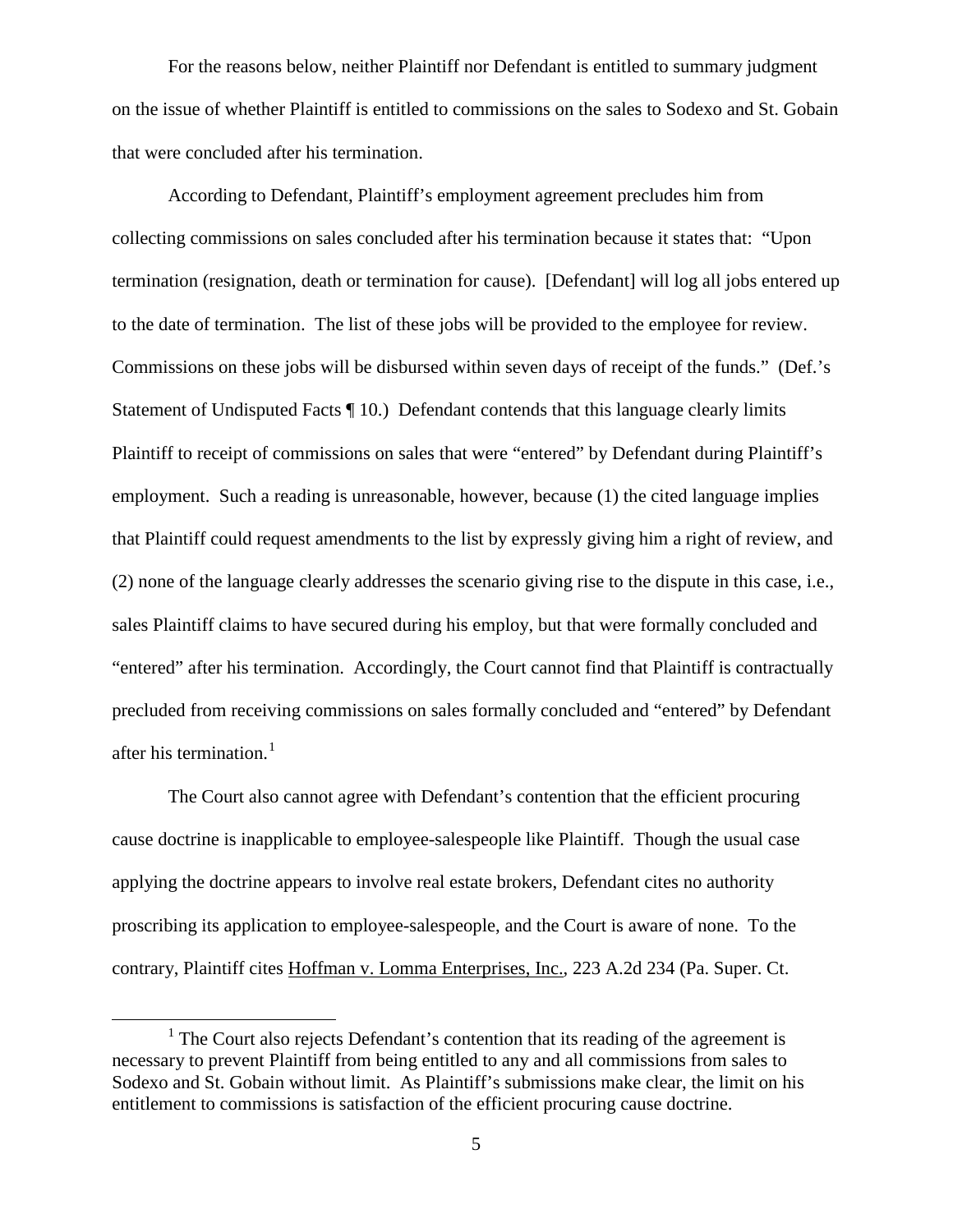1966), which applied the doctrine to a salesman. Although Hoffman is admittedly an older case, the Court is aware of no indication that it has been overruled,<sup>[2](#page-5-0)</sup> and Defendant provides neither sound justification for distinguishing between the plaintiff in Hoffman and Plaintiff in this case, nor principled distinction between brokers in real estate transactions and employee-salespeople.<sup>[3](#page-5-1)</sup>

Regardless, the Court finds it unnecessary to rule at this time on the issue of whether the efficient procuring cause doctrine applies to this case. Even assuming that the doctrine does apply, the record is insufficient for the Court to determine that "there is no genuine dispute as to any material fact" regarding Plaintiff's role in securing the disputed sales to Sodexo and St. Gobain, and the Court cannot make any related rulings as a matter of law. Fed. R. Civ. P. 56(a). Specifically, review of the current record reveals that there is a genuine dispute of fact as to both the stage that negotiations had reached with both customers prior to Plaintiff's termination, and the amount and nature of Defendant's additional efforts to secure sales to those customers after Plaintiff's termination.

Plaintiff contends that he had negotiated and reached agreement on all material terms of the sales to Sodexo and St. Gobain, and all that remained was for the customers to submit purchase orders under those terms. Plaintiff does not, however, provide any documentary evidence supporting this contention. Defendant contends that Plaintiff never procured any agreements, and that each sale was made pursuant to a purchase order that was effectively a distinct contract of sale secured only by substantial additional effort by another salesperson. Like Plaintiff, Defendant submits no documentary evidence in support of its position.

<span id="page-5-0"></span><sup>&</sup>lt;sup>2</sup> See 3 Am. Jur. 2d Agency § 259 (2013) (citing Hoffman for the proposition that "[u]nless the contract provides otherwise . . . any agent who is the originating or procuring cause of a sale, is entitled to recover commissions thereon, notwithstanding the sale was actually made or consummated by the principal personally or through another agent").

<span id="page-5-1"></span><sup>&</sup>lt;sup>3</sup> Defendant contends that it assigned Plaintiff to work with Sodexo and St. Gobain, and that Plaintiff is incorrect that he "introduced" Defendant to these clients. However, Defendant fails to provide any authority for the proposition that the efficient procuring cause doctrine is limited to sales where the buyer and seller were strangers before the salesperson introduced them.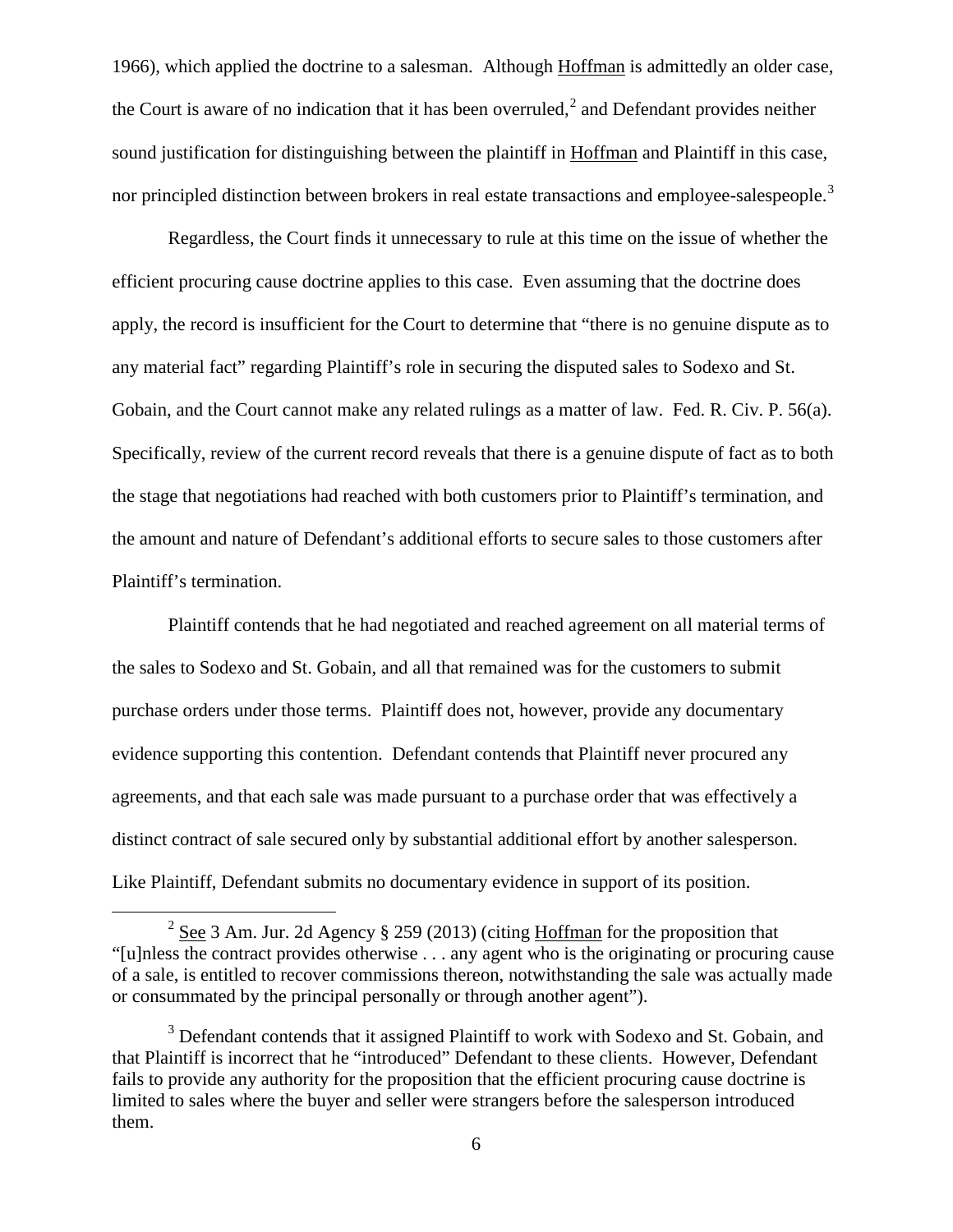Relevant deposition testimony is either conflicting or unclear. For example, Plaintiff testified that the purchase order system involved reaching agreement on the terms of future sales and then having customers place a series of orders using those terms. (Sherman Dep. at 179-80, 189-92, Feb. 19, 2013.) At the same time, he also testified that retaining clients and securing orders would require additional work – though the nature and amount of the work was not clarified. (Id. at 190-91.) Other testimony indicates that, at least with respect to Sodexo, additional work was necessary to secure each purchase order, such as revising signage and dealing with shipping issues – though the testimony does not indicate how substantial that work was or whether such work went beyond the terms that Plaintiff had negotiated. (Harris Dep. at 72-74, Feb. 27, 2013.)

In sum, although Defendant never entered into long-term contracts with Sodexo or St. Gobain, at least on the current record, the Court cannot rule out that Plaintiff was responsible for securing at least some Defendant's sales to them – particularly those sales concluded shortly after Plaintiff's termination. This suffices the establish a genuine dispute regarding fact issues material to the Court's determination of whether Plaintiff is entitled to the disputed commissions, and, therefore, summary judgment cannot be granted to either party.

# **B. Summary Judgment with Respect to Defendant's Counterclaim for Unjust Enrichment Would Be Inappropriate at this Time.**

In order to prevail on its unjust enrichment counterclaim, Defendant must prove:

- 1. "[B]enefits conferred on . . . [P]laintiff;"
- 2. "[A]ppreciation of such benefits by [Plaintiff]; and"
- 3. "[A]cceptance and retention of such benefits under such circumstances that it would be inequitable for [Plaintiff] to retain the benefit without payment of value."

Durst v. Milroy Gen. Contracting, Inc., 52 A.3d 357, 360 (Pa. Super. Ct. 2012) (citing Schenck v. K.E. David, Ltd., 666 A.2d 327, 328 (Pa. Super. Ct. 1995)). While Plaintiff does not dispute that he owes Defendant the premiums for his health benefits, Defendant has cited no authority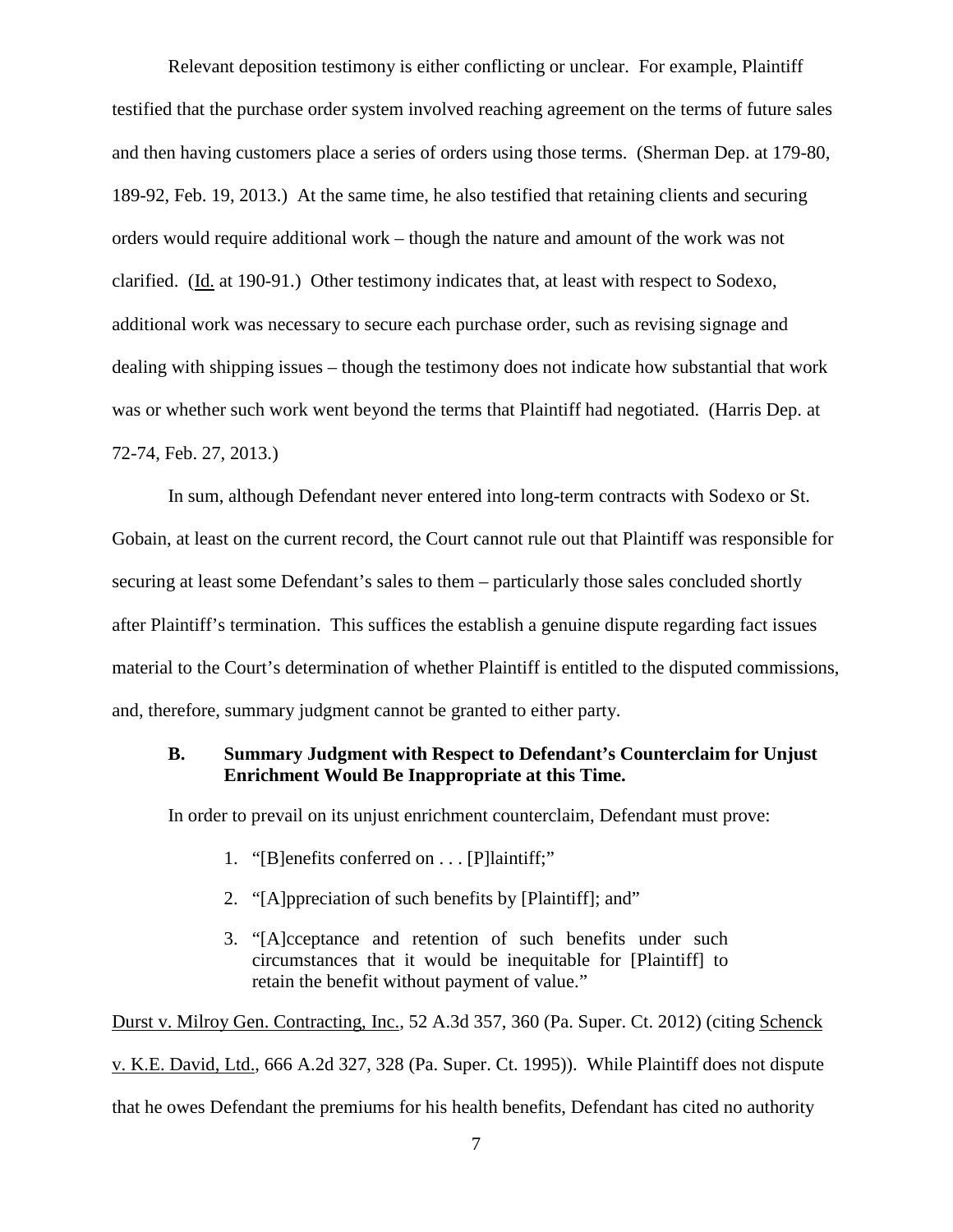for the proposition that it is inequitable for Plaintiff to withhold payment until resolution of his claims against Defendant, which include a claim that Defendant owes him commissions with values far exceeding the value of premiums. Therefore, the Court declines to grant summary judgment on Defendant's counterclaim for unjust enrichment at this time. See Fed. R. Civ. P. 56(a) ("The court shall grant summary judgment if the movant shows that there is no genuine dispute as to any material fact and the movant is entitled to judgment as a matter of law." (emphasis added)).

## **VI. Conclusion**

For the foregoing reasons both parties' motions for partial summary judgment are

#### **DENIED**.

An appropriate order follows.

O:\Matt12\12cv4106 - Sherman v. Composition Systems\12cv4106.Memo re Mots. for Sum. J..docx